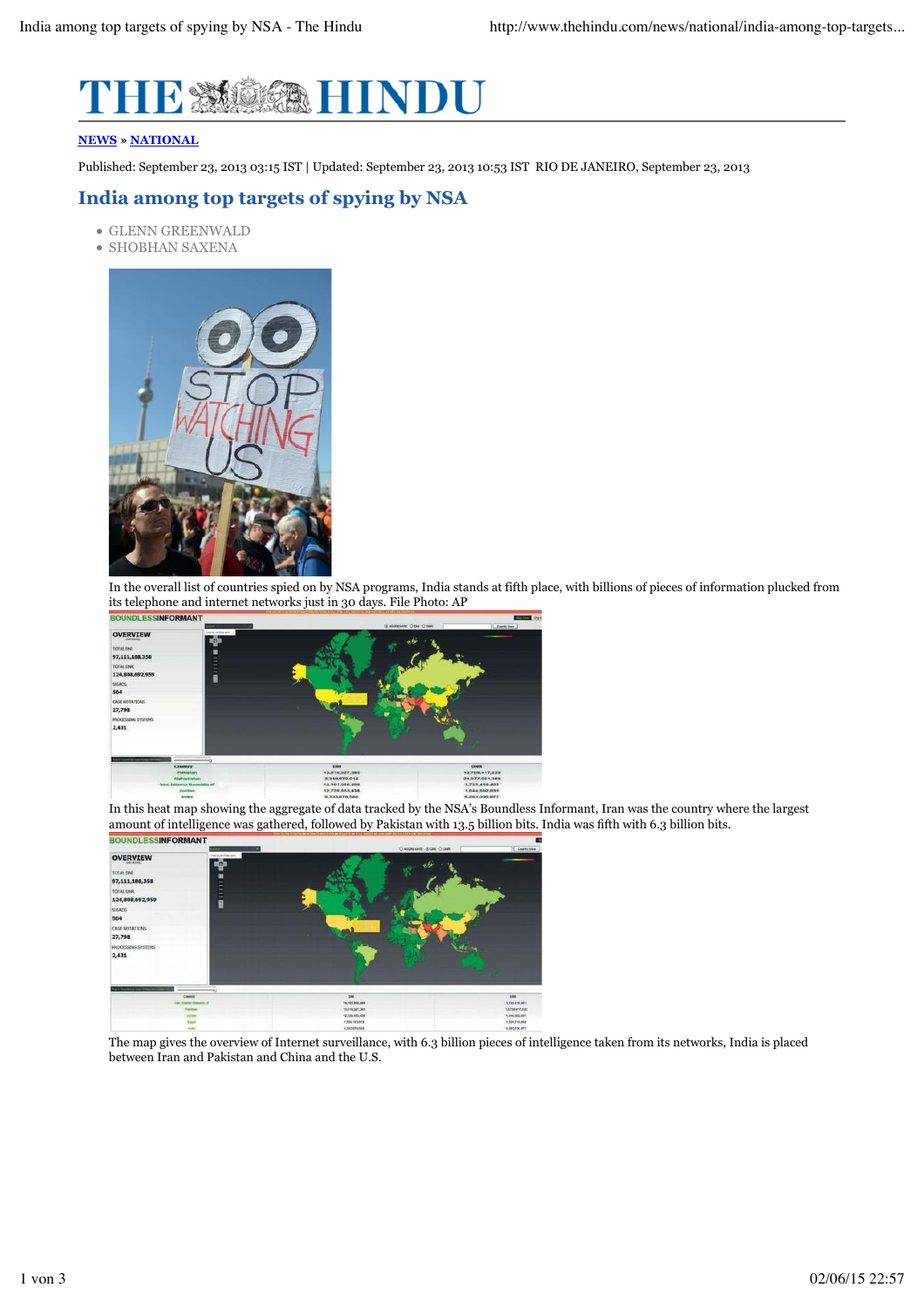

The map below depicts collection of telephone records. India is shown in deep orange, with 6.2 billion pieces of information plucked from its networks.

## *Snowden's files show billions of pieces of phone & internet data plucked*

Among the BRICS group of emerging nations, which featured quite high on the list of countries targeted by the secret surveillance programs of the U.S. National Security Agency (NSA) for collecting telephone data and internet records, India was the number one target of snooping by the American agency.

In the overall list of countries spied on by NSA programs, India stands at fifth place, with billions of pieces of information plucked from its telephone and internet networks just in 30 days.

According to top-secret documents provided to *The Hindu* by NSA whistleblower Edward Snowden, the American agency carried out intelligence gathering activities in India using at least two major programs: the first one is Boundless Informant, a data-mining system which keeps track of how many calls and emails are collected by the security agency; and the second one is PRISM, a program which intercepts and collects actual content from the networks. While Boundless Informant was used for monitoring telephone calls and access to the internet in India, PRISM collected information about certain specific issues — not related to terrorism — through Google, Microsoft, Facebook, Yahoo, Apple, YouTube and several other web-based services.

Asked by *The Hindu* why a friendly country like India was subjected to so much surveillance by the U.S., a spokesman of the U.S. government's Office of the Director of National Intelligence said: "The U.S. government will respond through diplomatic channels to our partners and allies. While we are not going to comment publicly on every specific alleged intelligence activity, as a matter of policy we have made clear that the United States gathers foreign intelligence of the type gathered by all nations. We value our cooperation with all countries on issues of mutual concern."The DNI spokesman chose not to respond to questions about how the NSA managed to pick so much data from India — 13.5 billion pieces of information in just one month — especially from its telephone networks, and about whether it had received the cooperation of Indian telecom companies.

Though top Indian officials have been rather dismissive of the disclosures, with Minister for External Affairs Salman Khurshid even defending the U.S. surveillance program by saying that "it is not… actually snooping," the NSA documents obtained by The Hindu show that Boundless Informant not only keeps track of emails and calls collected by the NSA, it is also used by the agency to give its managers summaries of the intelligence it gathers worldwide, thus making it the foundation of the global surveillance programs created by the world's biggest and most secretive intelligence agency.

This SIGINT (signal intelligence) system collects electronic surveillance program records or internet data (DNI) and telephone call metadata records (DNR), which is all stored in an NSA archive called GM-PLACE.

Boundless Informant summarises data records from 504 separate DNR and DNI collection sources called SIGADs, the documents show.

Collection of metadata is serious business. Several Information Technology experts The Hindu spoke to said a detailed account of an individual's private and professional life can be constructed from metadata, which is actually the record of phone number of every caller and recipient; the unique serial number of the phones involved; the time and duration of each phone call; and potentially the location of each caller and recipient at the time of the call. The same applies to e-mails and other Internet activities of an individual. The high volume of metadata taken from India — 6.2 billion in just one month — means that the U.S. agency collected information on millions of calls, messages and emails every day within India, or between India and a foreign country.

The information collected is part of a bigger surveillance system.

According to a Frequently Asked Questions (FAQs) memo, an "Unclassified" and "For Official Use Only" document which has been obtained by The Hindu, Boundless Informant is a tool of the NSA's Global Access Operations (GAO), whose motto is "The Mission Never Sleeps," for a self-documenting SIGINT system. The tool, says the FAQs memo, "provides the ability to dynamically describe GAO's collection capabilities (through metadata record counts) with no human intervention and graphically display the information in a map view, bar chart, or simple table". The memo even describes how "by extracting information from every DNI and DNR metadata record, the tool is able to create a near real-time snapshot of GAO's collection capability at any given moment."

It's the maps, which provide snapshots of the Boundless Informant data that actually show how intensely India was targeted by the NSA. As per one "global heat map" seen by The Hindu, just in March 2013, the U.S. agency collected 6.3 billion pieces of information from the Internet network in India. Another NSA heat map shows that the American agency collected 6.2 billion pieces of information from the country's telephone networks during the same period.

Three "global heat maps," which give each country a colour code based on how extensively it was subjected to NSA surveillance, clearly show that India was one of the hottest targets for U.S. intelligence. With the colour scheme ranging from green (least subjected to surveillance) through yellow and orange to red (most surveillance), the heat maps show India in the shades of deep orange and red even as fellow BRICS nations like Brazil, Russia and China — all monitored extensively — sit in green or yellow zones.